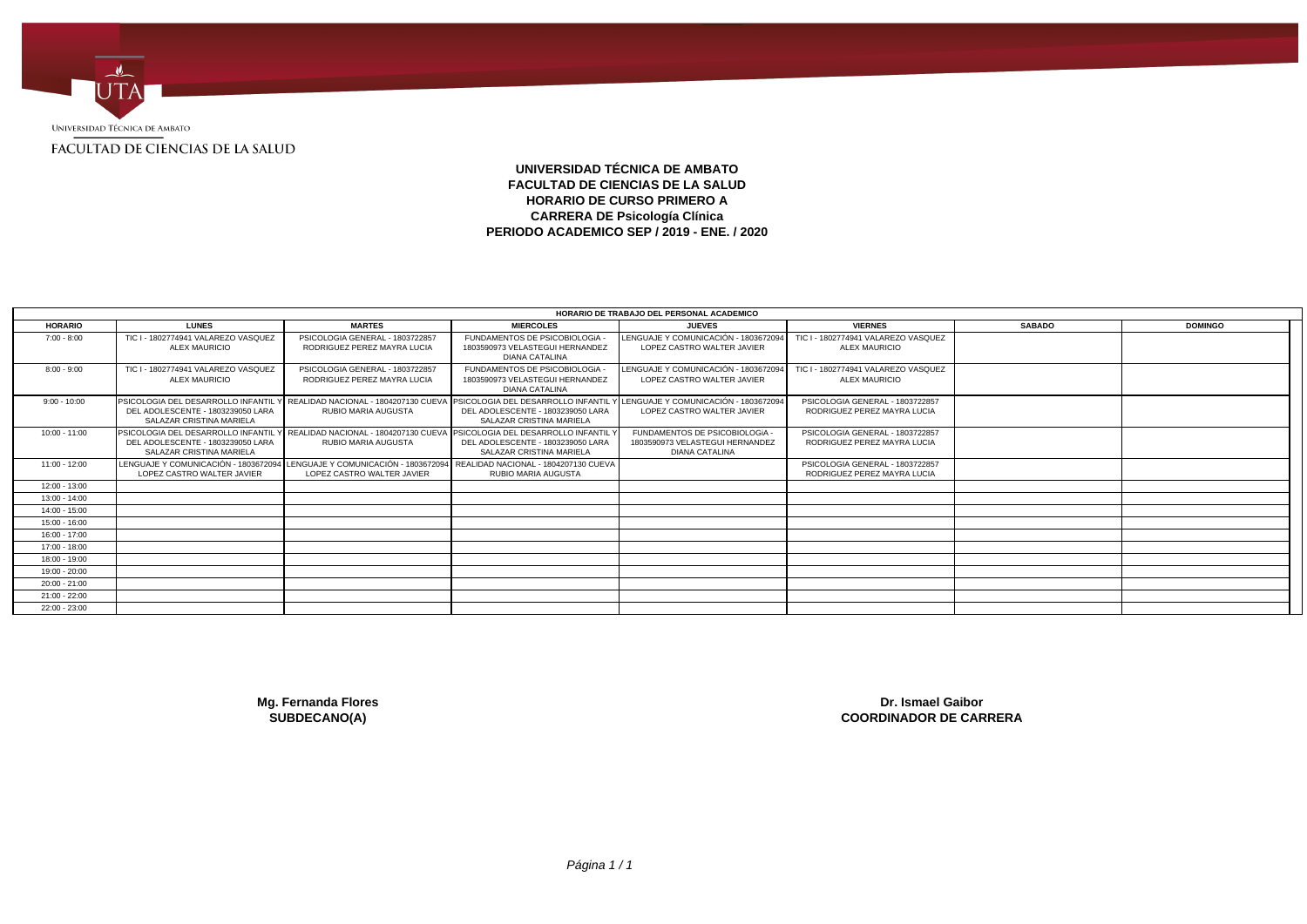

# **UNIVERSIDAD TÉCNICA DE AMBATO FACULTAD DE CIENCIAS DE LA SALUD HORARIO DE CURSO SEGUNDO A CARRERA DE Psicología Clínica PERIODO ACADEMICO SEP / 2019 - ENE. / 2020**

|                 |                                                                                          |                                                                                            |                                                                  | HORARIO DE TRABAJO DEL PERSONAL ACADEMICO                                                  |                                                                     |               |                |  |
|-----------------|------------------------------------------------------------------------------------------|--------------------------------------------------------------------------------------------|------------------------------------------------------------------|--------------------------------------------------------------------------------------------|---------------------------------------------------------------------|---------------|----------------|--|
| <b>HORARIO</b>  | <b>LUNES</b>                                                                             | <b>MARTES</b>                                                                              | <b>MIERCOLES</b>                                                 | <b>JUEVES</b>                                                                              | <b>VIERNES</b>                                                      | <b>SABADO</b> | <b>DOMINGO</b> |  |
| $7:00 - 8:00$   | METODOLOGIA DE LA INVETSIGACION<br>1804397022 VALENCIA CEPEDA MARIA<br>CRISTINA          | PSICOLOGIA DEL DESARROLLO EN LA<br>EDAD ADULTA - 1802912848 SALTOS<br>SALAZAR LENIN FABIAN | TICS II - 1802774941 VALAREZO VASQUEZ<br>ALEX MAURICIO           | PSICOLOGIA DEL DESARROLLO EN LA<br>EDAD ADULTA - 1802912848 SALTOS<br>SALAZAR LENIN FABIAN | PROCESOS PSICOLOGICOS - 1803239050<br>LARA SALAZAR CRISTINA MARIELA |               |                |  |
| $8:00 - 9:00$   | METODOLOGIA DE LA INVETSIGACION -<br>1804397022 VALENCIA CEPEDA MARIA<br><b>CRISTINA</b> | PSICOLOGIA DEL DESARROLLO EN LA<br>EDAD ADULTA - 1802912848 SALTOS<br>SALAZAR LENIN FABIAN | TICS II - 1802774941 VALAREZO VASQUEZ<br><b>ALEX MAURICIO</b>    | PSICOLOGIA DEL DESARROLLO EN LA<br>EDAD ADULTA - 1802912848 SALTOS<br>SALAZAR LENIN FABIAN | PROCESOS PSICOLOGICOS - 1803239050<br>LARA SALAZAR CRISTINA MARIELA |               |                |  |
| $9:00 - 10:00$  | TICS II - 1802774941 VALAREZO VASQUEZ<br><b>ALEX MAURICIO</b>                            | PROCESOS PSICOLOGICOS - 1803239050<br>LARA SALAZAR CRISTINA MARIELA                        | PSICOLOGIA SOCIAL - 1804397022<br>VALENCIA CEPEDA MARIA CRISTINA | PROCESOS PSICOLOGICOS - 1803239050<br>LARA SALAZAR CRISTINA MARIELA                        | TICS II - 1802774941 VALAREZO VASQUEZ<br><b>ALEX MAURICIO</b>       |               |                |  |
| $10:00 - 11:00$ | NEUROANATOMIA - 1804152849 FLORES<br>HERNANDEZ VERONICA FERNANDA                         | PSICOLOGIA SOCIAL - 1804397022<br>VALENCIA CEPEDA MARIA CRISTINA                           | NEUROANATOMIA - 1804152849 FLORES<br>HERNANDEZ VERONICA FERNANDA | PROCESOS PSICOLOGICOS - 1803239050<br>LARA SALAZAR CRISTINA MARIELA                        | PSICOLOGIA SOCIAL - 1804397022<br>VALENCIA CEPEDA MARIA CRISTINA    |               |                |  |
| $11:00 - 12:00$ | NEUROANATOMIA - 1804152849 FLORES<br>HERNANDEZ VERONICA FERNANDA                         | PSICOLOGIA SOCIAL - 1804397022<br>VALENCIA CEPEDA MARIA CRISTINA                           | NEUROANATOMIA - 1804152849 FLORES<br>HERNANDEZ VERONICA FERNANDA | METODOLOGIA DE LA INVETSIGACION<br>1804397022 VALENCIA CEPEDA MARIA<br><b>CRISTINA</b>     | NEUROANATOMIA - 1804152849 FLORES<br>HERNANDEZ VERONICA FERNANDA    |               |                |  |
| 12:00 - 13:00   |                                                                                          |                                                                                            |                                                                  |                                                                                            |                                                                     |               |                |  |
| 13:00 - 14:00   |                                                                                          |                                                                                            |                                                                  |                                                                                            |                                                                     |               |                |  |
| 14:00 - 15:00   |                                                                                          |                                                                                            |                                                                  |                                                                                            |                                                                     |               |                |  |
| 15:00 - 16:00   |                                                                                          |                                                                                            |                                                                  |                                                                                            |                                                                     |               |                |  |
| 16:00 - 17:00   |                                                                                          |                                                                                            |                                                                  |                                                                                            |                                                                     |               |                |  |
| 17:00 - 18:00   |                                                                                          |                                                                                            |                                                                  |                                                                                            |                                                                     |               |                |  |
| 18:00 - 19:00   |                                                                                          |                                                                                            |                                                                  |                                                                                            |                                                                     |               |                |  |
| 19:00 - 20:00   |                                                                                          |                                                                                            |                                                                  |                                                                                            |                                                                     |               |                |  |
| $20:00 - 21:00$ |                                                                                          |                                                                                            |                                                                  |                                                                                            |                                                                     |               |                |  |
| 21:00 - 22:00   |                                                                                          |                                                                                            |                                                                  |                                                                                            |                                                                     |               |                |  |
| 22:00 - 23:00   |                                                                                          |                                                                                            |                                                                  |                                                                                            |                                                                     |               |                |  |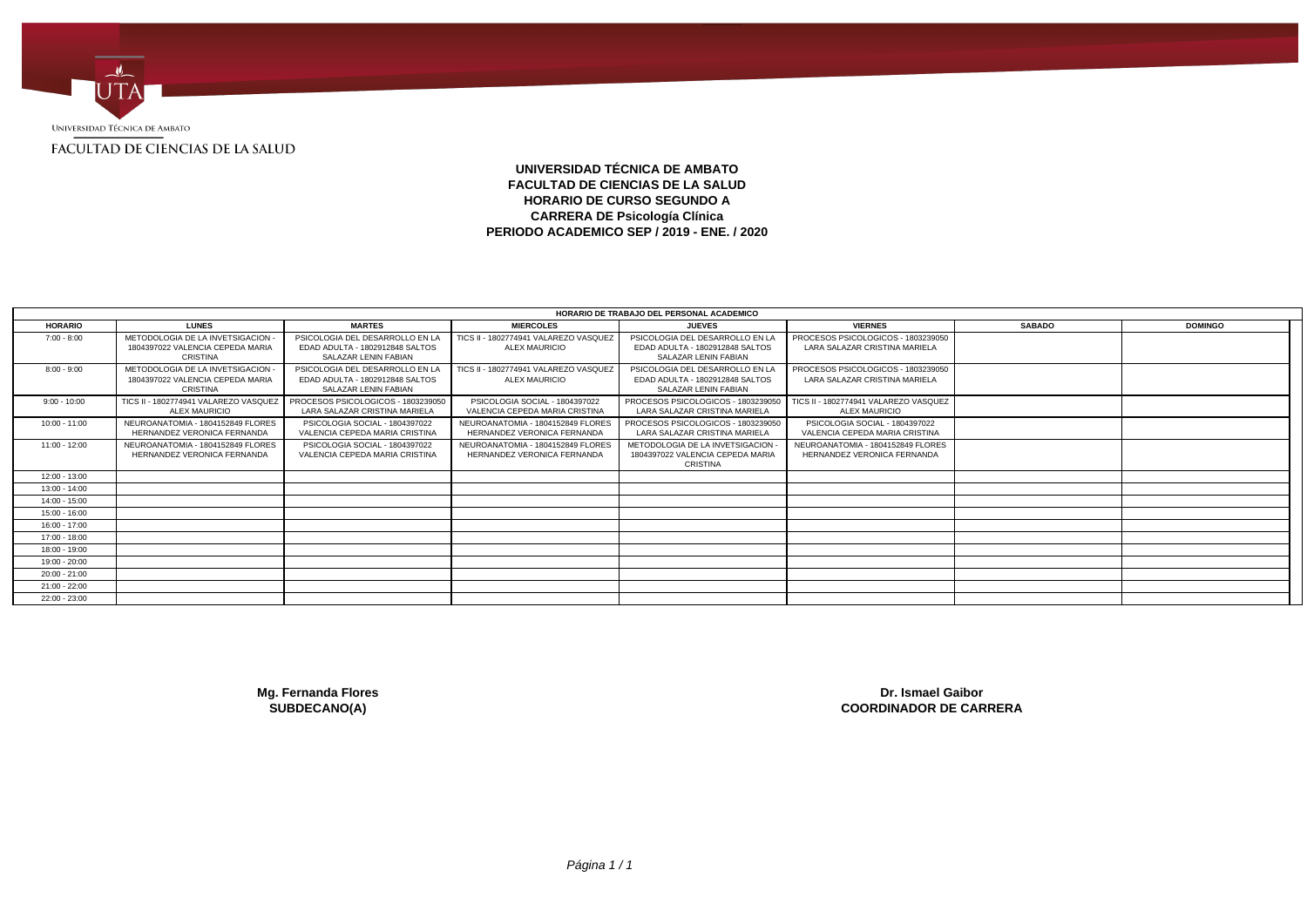

# **UNIVERSIDAD TÉCNICA DE AMBATO FACULTAD DE CIENCIAS DE LA SALUD HORARIO DE CURSO TERCERO A CARRERA DE Psicología Clínica PERIODO ACADEMICO SEP / 2019 - ENE. / 2020**

|                 |                                                                                                           |                                                                                                          |                                                                                                   | HORARIO DE TRABAJO DEL PERSONAL ACADEMICO                                                                |                                                                                                          |               |                |  |
|-----------------|-----------------------------------------------------------------------------------------------------------|----------------------------------------------------------------------------------------------------------|---------------------------------------------------------------------------------------------------|----------------------------------------------------------------------------------------------------------|----------------------------------------------------------------------------------------------------------|---------------|----------------|--|
| <b>HORARIO</b>  | <b>LUNES</b>                                                                                              | <b>MARTES</b>                                                                                            | <b>MIERCOLES</b>                                                                                  | <b>JUEVES</b>                                                                                            | <b>VIERNES</b>                                                                                           | <b>SABADO</b> | <b>DOMINGO</b> |  |
| $7:00 - 8:00$   | PSICOLOGIA COMUNITARIA - 1803722857<br>RODRIGUEZ PEREZ MAYRA LUCIA                                        | <b>INVESTIGACION CUALITATIVA Y</b><br>CUANTITATIVA - 1804397022 VALENCIA<br><b>CEPEDA MARIA CRISTINA</b> | <b>INVESTIGACION CUALITATIVA Y</b><br>CUANTITATIVA - 1804397022 VALENCIA<br>CEPEDA MARIA CRISTINA | CORRIENTES PSICOLOGICAS - 1803722857 CORRIENTES PSICOLOGICAS - 1803722857<br>RODRIGUEZ PEREZ MAYRA LUCIA | RODRIGUEZ PEREZ MAYRA LUCIA                                                                              |               |                |  |
| $8:00 - 9:00$   | PSICOLOGIA COMUNITARIA - 1803722857<br>RODRIGUEZ PEREZ MAYRA LUCIA                                        | <b>INVESTIGACION CUALITATIVA Y</b><br>CUANTITATIVA - 1804397022 VALENCIA<br>CEPEDA MARIA CRISTINA        | PSICOFISIOLOGIA - 1804152849 FLORES<br>HERNANDEZ VERONICA FERNANDA                                | RODRIGUEZ PEREZ MAYRA LUCIA                                                                              | CORRIENTES PSICOLOGICAS - 1803722857 CORRIENTES PSICOLOGICAS - 1803722857<br>RODRIGUEZ PEREZ MAYRA LUCIA |               |                |  |
| $9:00 - 10:00$  | PSICOLOGIA COMUNITARIA - 1803722857<br>RODRIGUEZ PEREZ MAYRA LUCIA                                        | PSICOPATOLOGIA GENERAL - 1803962792<br><b>GARCIA RAMOS DIANA CAROLINA</b>                                | PSICOFISIOLOGIA - 1804152849 FLORES<br>HERNANDEZ VERONICA FERNANDA                                | PSICOPATOLOGIA GENERAL - 1803962792<br><b>GARCIA RAMOS DIANA CAROLINA</b>                                | PSICOFISIOLOGIA - 1804152849 FLORES<br>HERNANDEZ VERONICA FERNANDA                                       |               |                |  |
| $10:00 - 11:00$ | CORRIENTES PSICOLOGICAS - 1803722857   PSICOPATOLOGIA GENERAL - 1803962792<br>RODRIGUEZ PEREZ MAYRA LUCIA | <b>GARCIA RAMOS DIANA CAROLINA</b>                                                                       | BIOETICA - 1804207130 CUEVA RUBIO<br>MARIA AUGUSTA                                                | BIOETICA - 1804207130 CUEVA RUBIO<br>MARIA AUGUSTA                                                       | PSICOFISIOLOGIA - 1804152849 FLORES<br>HERNANDEZ VERONICA FERNANDA                                       |               |                |  |
| $11:00 - 12:00$ | <b>INVESTIGACION CUALITATIVA Y</b><br>CUANTITATIVA - 1804397022 VALENCIA<br>CEPEDA MARIA CRISTINA         | PSICOPATOLOGIA GENERAL - 1803962792<br><b>GARCIA RAMOS DIANA CAROLINA</b>                                | PSICOLOGIA COMUNITARIA - 1803722857<br>RODRIGUEZ PEREZ MAYRA LUCIA                                | BIOETICA - 1804207130 CUEVA RUBIO<br>MARIA AUGUSTA                                                       | PSICOPATOLOGIA GENERAL - 1803962792<br><b>GARCIA RAMOS DIANA CAROLINA</b>                                |               |                |  |
| 12:00 - 13:00   |                                                                                                           |                                                                                                          |                                                                                                   |                                                                                                          |                                                                                                          |               |                |  |
| 13:00 - 14:00   |                                                                                                           |                                                                                                          |                                                                                                   |                                                                                                          |                                                                                                          |               |                |  |
| 14:00 - 15:00   |                                                                                                           |                                                                                                          |                                                                                                   |                                                                                                          |                                                                                                          |               |                |  |
| 15:00 - 16:00   |                                                                                                           |                                                                                                          |                                                                                                   |                                                                                                          |                                                                                                          |               |                |  |
| 16:00 - 17:00   |                                                                                                           |                                                                                                          |                                                                                                   |                                                                                                          |                                                                                                          |               |                |  |
| 17:00 - 18:00   |                                                                                                           |                                                                                                          |                                                                                                   |                                                                                                          |                                                                                                          |               |                |  |
| 18:00 - 19:00   |                                                                                                           |                                                                                                          |                                                                                                   |                                                                                                          |                                                                                                          |               |                |  |
| 19:00 - 20:00   |                                                                                                           |                                                                                                          |                                                                                                   |                                                                                                          |                                                                                                          |               |                |  |
| $20:00 - 21:00$ |                                                                                                           |                                                                                                          |                                                                                                   |                                                                                                          |                                                                                                          |               |                |  |
| 21:00 - 22:00   |                                                                                                           |                                                                                                          |                                                                                                   |                                                                                                          |                                                                                                          |               |                |  |
| 22:00 - 23:00   |                                                                                                           |                                                                                                          |                                                                                                   |                                                                                                          |                                                                                                          |               |                |  |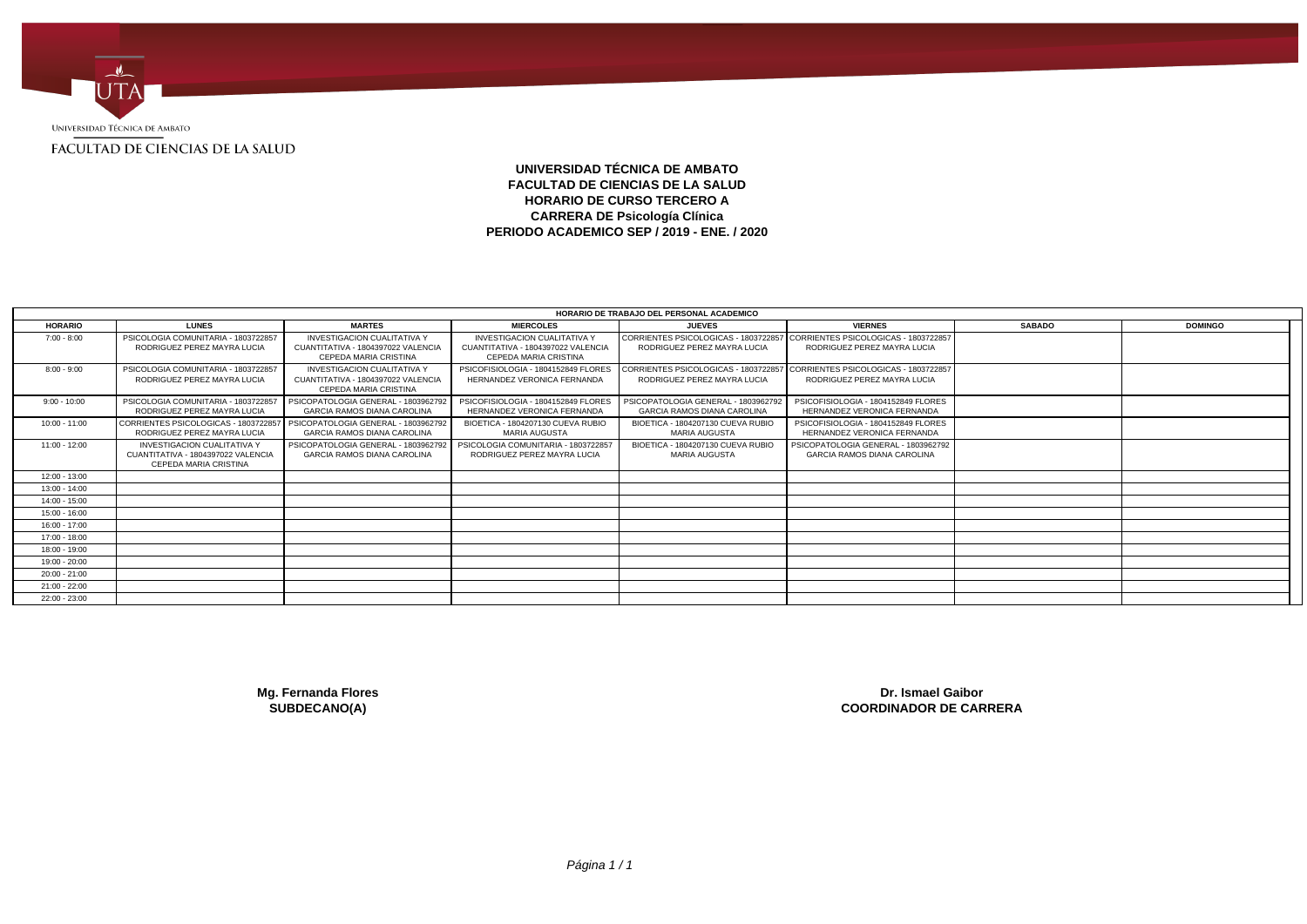

## **UNIVERSIDAD TÉCNICA DE AMBATO FACULTAD DE CIENCIAS DE LA SALUD HORARIO DE CURSO CUARTO CICLO A CARRERA DE PSICOLOGÍA CLÍNICA PERIODO ACADEMICO SEP / 2019 - ENE. / 2020**

|                 |                                                                                                 |                                                                                                 |                                                                                                     | HORARIO DE TRABAJO DEL PERSONAL ACADEMICO                                                          |                                                                                                                                                          |               |                |
|-----------------|-------------------------------------------------------------------------------------------------|-------------------------------------------------------------------------------------------------|-----------------------------------------------------------------------------------------------------|----------------------------------------------------------------------------------------------------|----------------------------------------------------------------------------------------------------------------------------------------------------------|---------------|----------------|
| <b>HORARIO</b>  | <b>LUNES</b>                                                                                    | <b>MARTES</b>                                                                                   | <b>MIERCOLES</b>                                                                                    | <b>JUEVES</b>                                                                                      | <b>VIERNES</b>                                                                                                                                           | <b>SABADO</b> | <b>DOMINGO</b> |
| $7:00 - 8:00$   | PSICOLOGÍA COMUNITARIA Y SALUD<br>PÚBLICA - 1756373138 DIAZ MARTIN YANET                        | PSICOLOGÍA DEL DESARROLLO O<br>EVOLUTIVA III - 1803590973 VELASTEGU<br>HERNANDEZ DIANA CATALINA | TEORÍAS Y TÉCNICAS DE EXPLORACIÓN<br>PSICODIAGNÓSTICO I - 1803962792 GARCIA<br>RAMOS DIANA CAROLINA | ESTUDIO Y PROBLEMÁTICA DE GÉNERO<br>EN PSICOLOGÍA - 1804207130 CUEVA<br><b>RUBIO MARIA AUGUSTA</b> | ANÁLISIS DE LA PSICOFISIOLOGÍA II<br>1804152849 FLORES HERNANDEZ<br><b>VERONICA FERNANDA</b>                                                             |               |                |
| $8:00 - 9:00$   | ANÁLISIS DE LA PSICOFISIOLOGÍA II<br>1804152849 FLORES HERNANDEZ<br><b>VERONICA FERNANDA</b>    | PSICOLOGÍA DEL DESARROLLO O<br>EVOLUTIVA III - 1803590973 VELASTEGU<br>HERNANDEZ DIANA CATALINA | TEORÍAS Y TÉCNICAS DE EXPLORACIÓN<br>PSICODIAGNÓSTICO I - 1803962792 GARCIA<br>RAMOS DIANA CAROLINA | ESTUDIO Y PROBLEMÁTICA DE GÉNERO<br>EN PSICOLOGÍA - 1804207130 CUEVA<br><b>RUBIO MARIA AUGUSTA</b> | ANÁLISIS DE LA PSICOFISIOLOGÍA II<br>1804152849 FLORES HERNANDEZ<br><b>VERONICA FERNANDA</b>                                                             |               |                |
| $9:00 - 10:00$  | ANÁLISIS DE LA PSICOFISIOLOGÍA II<br>1804152849 FLORES HERNANDEZ<br><b>VERONICA FERNANDA</b>    | TÉCNICAS E INSTRUMENTOS DE<br>EVALUACIÓN PSICOLÓGICA I - 10NN3                                  | ESTUDIO Y PROBLEMÁTICA DE GÉNERO<br>EN PSICOLOGÍA - 1804207130 CUEVA<br><b>RUBIO MARIA AUGUSTA</b>  | ESTUDIO Y PROBLEMÁTICA DE GÉNERO<br>EN PSICOLOGÍA - 1804207130 CUEVA<br><b>RUBIO MARIA AUGUSTA</b> | TÉCNICAS E INSTRUMENTOS DE<br>EVALUACIÓN PSICOLÓGICA I - 10NN3                                                                                           |               |                |
| $10:00 - 11:00$ | PSICOLOGÍA DEL DESARROLLO O<br>EVOLUTIVA III - 1803590973 VELASTEGU<br>HERNANDEZ DIANA CATALINA | TÉCNICAS E INSTRUMENTOS DE<br>EVALUACIÓN PSICOLÓGICA I - 10NN3                                  | PSICOLOGÍA COMUNITARIA Y SALUD<br>PÚBLICA - 1756373138 DIAZ MARTIN YANE                             | TÉCNICAS E INSTRUMENTOS DE<br>EVALUACIÓN PSICOLÓGICA I - 10NN3                                     | TEORÍAS Y TÉCNICAS DE EXPLORACIÓN<br>PSICODIAGNÓSTICO I - 1803962792 GARCIA<br>RAMOS DIANA CAROLINA                                                      |               |                |
| 11:00 - 12:00   | PSICOLOGÍA DEL DESARROLLO O<br>EVOLUTIVA III - 1803590973 VELASTEGU<br>HERNANDEZ DIANA CATALINA | TÉCNICAS E INSTRUMENTOS DE<br>EVALUACIÓN PSICOLÓGICA I - 10NN3                                  | PSICOLOGÍA COMUNITARIA Y SALUD                                                                      | TEORÍAS Y TÉCNICAS DE EXPLORACIÓN<br>RAMOS DIANA CAROLINA                                          | PSICOLOGÍA COMUNITARIA Y SALUD<br>PÚBLICA - 1756373138 DIAZ MARTIN YANET IPSICODIAGNÓSTICO I - 1803962792 GARCIA IPÚBLICA - 1756373138 DIAZ MARTIN YANET |               |                |
| $12:00 - 13:00$ |                                                                                                 |                                                                                                 |                                                                                                     |                                                                                                    |                                                                                                                                                          |               |                |
| $13:00 - 14:00$ |                                                                                                 |                                                                                                 |                                                                                                     |                                                                                                    |                                                                                                                                                          |               |                |
| $14:00 - 15:00$ |                                                                                                 |                                                                                                 |                                                                                                     |                                                                                                    |                                                                                                                                                          |               |                |
| $15:00 - 16:00$ |                                                                                                 |                                                                                                 |                                                                                                     |                                                                                                    |                                                                                                                                                          |               |                |
| $16:00 - 17:00$ |                                                                                                 |                                                                                                 |                                                                                                     |                                                                                                    |                                                                                                                                                          |               |                |
| 17:00 - 18:00   |                                                                                                 |                                                                                                 |                                                                                                     |                                                                                                    |                                                                                                                                                          |               |                |
| 18:00 - 19:00   |                                                                                                 |                                                                                                 |                                                                                                     |                                                                                                    |                                                                                                                                                          |               |                |
| 19:00 - 20:00   |                                                                                                 |                                                                                                 |                                                                                                     |                                                                                                    |                                                                                                                                                          |               |                |
| $20:00 - 21:00$ |                                                                                                 |                                                                                                 |                                                                                                     |                                                                                                    |                                                                                                                                                          |               |                |
| $21:00 - 22:00$ |                                                                                                 |                                                                                                 |                                                                                                     |                                                                                                    |                                                                                                                                                          |               |                |
| 22:00 - 23:00   |                                                                                                 |                                                                                                 |                                                                                                     |                                                                                                    |                                                                                                                                                          |               |                |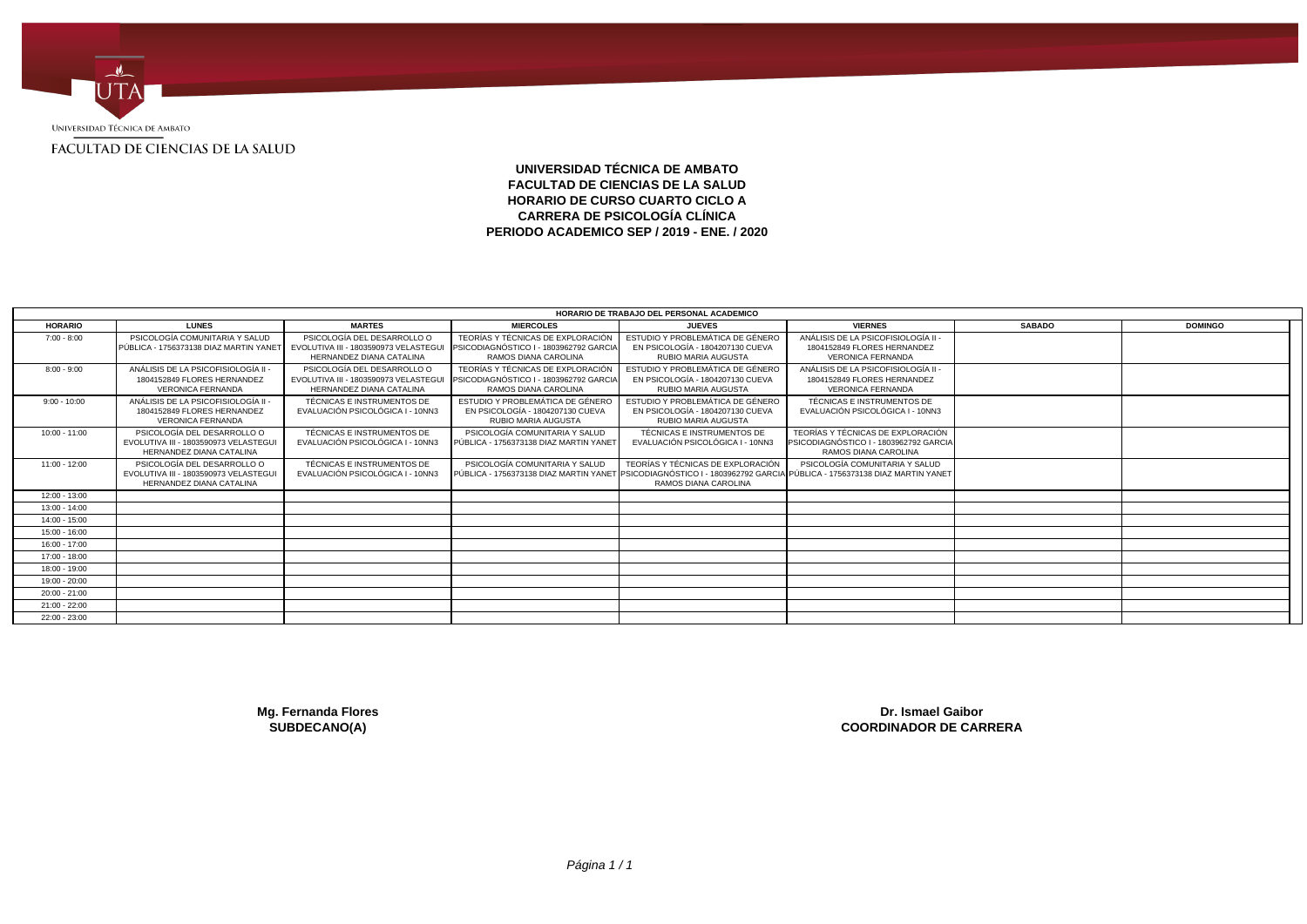

## **UNIVERSIDAD TÉCNICA DE AMBATO FACULTAD DE CIENCIAS DE LA SALUD HORARIO DE CURSO CUARTO CICLO B CARRERA DE PSICOLOGÍA CLÍNICA PERIODO ACADEMICO SEP / 2019 - ENE. / 2020**

|                 |                                                                                                                                             |                                                                                               |                                                                                                                                                                                                                | HORARIO DE TRABAJO DEL PERSONAL ACADEMICO                                                        |                                                                                                     |               |                |
|-----------------|---------------------------------------------------------------------------------------------------------------------------------------------|-----------------------------------------------------------------------------------------------|----------------------------------------------------------------------------------------------------------------------------------------------------------------------------------------------------------------|--------------------------------------------------------------------------------------------------|-----------------------------------------------------------------------------------------------------|---------------|----------------|
| <b>HORARIO</b>  | <b>LUNES</b>                                                                                                                                | <b>MARTES</b>                                                                                 | <b>MIERCOLES</b>                                                                                                                                                                                               | <b>JUEVES</b>                                                                                    | <b>VIERNES</b>                                                                                      | <b>SABADO</b> | <b>DOMINGO</b> |
| $7:00 - 8:00$   | TEORÍAS Y TÉCNICAS DE EXPLORACIÓN                                                                                                           | TEORÍAS Y TÉCNICAS DE EXPLORACIÓN                                                             | TÉCNICAS E INSTRUMENTOS DE                                                                                                                                                                                     | PSICOLOGÍA DEL DESARROLLO O                                                                      | PSICOLOGÍA DEL DESARROLLO O                                                                         |               |                |
|                 | PSICODIAGNÓSTICO I - 1803962792 GARCIA PSICODIAGNÓSTICO I - 1803962792 GARCIA EVALUACIÓN PSICOLÓGICA I - 1756373138<br>RAMOS DIANA CAROLINA | RAMOS DIANA CAROLINA                                                                          | DIAZ MARTIN YANET                                                                                                                                                                                              | EVOLUTIVA III - 1803590973 VELASTEGUI<br>HERNANDEZ DIANA CATALINA                                | EVOLUTIVA III - 1803590973 VELASTEGUI<br><b>HERNANDEZ DIANA CATALINA</b>                            |               |                |
| $8:00 - 9:00$   | TEORÍAS Y TÉCNICAS DE EXPLORACIÓN<br>PSICODIAGNÓSTICO I - 1803962792 GARCIA<br>RAMOS DIANA CAROLINA                                         | ESTUDIO Y PROBLEMÁTICA DE GÉNERO<br>EN PSICOLOGÍA - 1804207130 CUEVA<br>RUBIO MARIA AUGUSTA   | PSICOLOGÍA COMUNITARIA Y SALUD<br>PÚBLICA - 1803722857 RODRIGUEZ PEREZ<br><b>MAYRA LUCIA</b>                                                                                                                   | PSICOLOGÍA DEL DESARROLLO O<br>EVOLUTIVA III - 1803590973 VELASTEGU<br>HERNANDEZ DIANA CATALINA  | TEORÍAS Y TÉCNICAS DE EXPLORACIÓN<br>PSICODIAGNÓSTICO I - 1803962792 GARCIA<br>RAMOS DIANA CAROLINA |               |                |
| $9:00 - 10:00$  | ANÁLISIS DE LA PSICOFISIOLOGÍA II<br>1803590973 VELASTEGUI HERNANDEZ<br><b>DIANA CATALINA</b>                                               | TÉCNICAS E INSTRUMENTOS DE<br><b>DIAZ MARTIN YANET</b>                                        | PSICOLOGÍA COMUNITARIA Y SALUD<br>EVALUACIÓN PSICOLÓGICA I - 1756373138 PÚBLICA - 1803722857 RODRIGUEZ PEREZ<br><b>MAYRA LUCIA</b>                                                                             | PSICOLOGÍA DEL DESARROLLO O<br>EVOLUTIVA III - 1803590973 VELASTEGUI<br>HERNANDEZ DIANA CATALINA | ESTUDIO Y PROBLEMÁTICA DE GÉNERO<br>EN PSICOLOGÍA - 1804207130 CUEVA<br><b>RUBIO MARIA AUGUSTA</b>  |               |                |
| $10:00 - 11:00$ | TÉCNICAS E INSTRUMENTOS DE<br>DIAZ MARTIN YANET                                                                                             | TÉCNICAS E INSTRUMENTOS DE<br><b>DIAZ MARTIN YANET</b>                                        | PSICOLOGÍA COMUNITARIA Y SALUD<br>EVALUACIÓN PSICOLÓGICA I - 1756373138 EVALUACIÓN PSICOLÓGICA I - 1756373138 PÚBLICA - 1803722857 RODRIGUEZ PEREZ EVALUACIÓN PSICOLÓGICA I - 1756373138<br><b>MAYRA LUCIA</b> | TÉCNICAS E INSTRUMENTOS DE<br>DIAZ MARTIN YANET                                                  | ESTUDIO Y PROBLEMÁTICA DE GÉNERO<br>EN PSICOLOGÍA - 1804207130 CUEVA<br><b>RUBIO MARIA AUGUSTA</b>  |               |                |
| 11:00 - 12:00   | PSICOLOGÍA COMUNITARIA Y SALUD<br>PÚBLICA - 1803722857 RODRIGUEZ PEREZ<br><b>MAYRA LUCIA</b>                                                | ANÁLISIS DE LA PSICOFISIOLOGÍA II<br>1803590973 VELASTEGUI HERNANDEZ<br><b>DIANA CATALINA</b> | ANÁLISIS DE LA PSICOFISIOLOGÍA II<br>1803590973 VELASTEGUI HERNANDEZ<br><b>DIANA CATALINA</b>                                                                                                                  | ANÁLISIS DE LA PSICOFISIOLOGÍA II<br>1803590973 VELASTEGUI HERNANDEZ<br><b>DIANA CATALINA</b>    | ESTUDIO Y PROBLEMÁTICA DE GÉNERO<br>EN PSICOLOGÍA - 1804207130 CUEVA<br>RUBIO MARIA AUGUSTA         |               |                |
| 12:00 - 13:00   |                                                                                                                                             |                                                                                               |                                                                                                                                                                                                                |                                                                                                  |                                                                                                     |               |                |
| $13:00 - 14:00$ |                                                                                                                                             |                                                                                               |                                                                                                                                                                                                                |                                                                                                  |                                                                                                     |               |                |
| $14:00 - 15:00$ |                                                                                                                                             |                                                                                               |                                                                                                                                                                                                                |                                                                                                  |                                                                                                     |               |                |
| $15:00 - 16:00$ |                                                                                                                                             |                                                                                               |                                                                                                                                                                                                                |                                                                                                  |                                                                                                     |               |                |
| 16:00 - 17:00   |                                                                                                                                             |                                                                                               |                                                                                                                                                                                                                |                                                                                                  |                                                                                                     |               |                |
| 17:00 - 18:00   |                                                                                                                                             |                                                                                               |                                                                                                                                                                                                                |                                                                                                  |                                                                                                     |               |                |
| 18:00 - 19:00   |                                                                                                                                             |                                                                                               |                                                                                                                                                                                                                |                                                                                                  |                                                                                                     |               |                |
| 19:00 - 20:00   |                                                                                                                                             |                                                                                               |                                                                                                                                                                                                                |                                                                                                  |                                                                                                     |               |                |
| 20:00 - 21:00   |                                                                                                                                             |                                                                                               |                                                                                                                                                                                                                |                                                                                                  |                                                                                                     |               |                |
| 21:00 - 22:00   |                                                                                                                                             |                                                                                               |                                                                                                                                                                                                                |                                                                                                  |                                                                                                     |               |                |
| 22:00 - 23:00   |                                                                                                                                             |                                                                                               |                                                                                                                                                                                                                |                                                                                                  |                                                                                                     |               |                |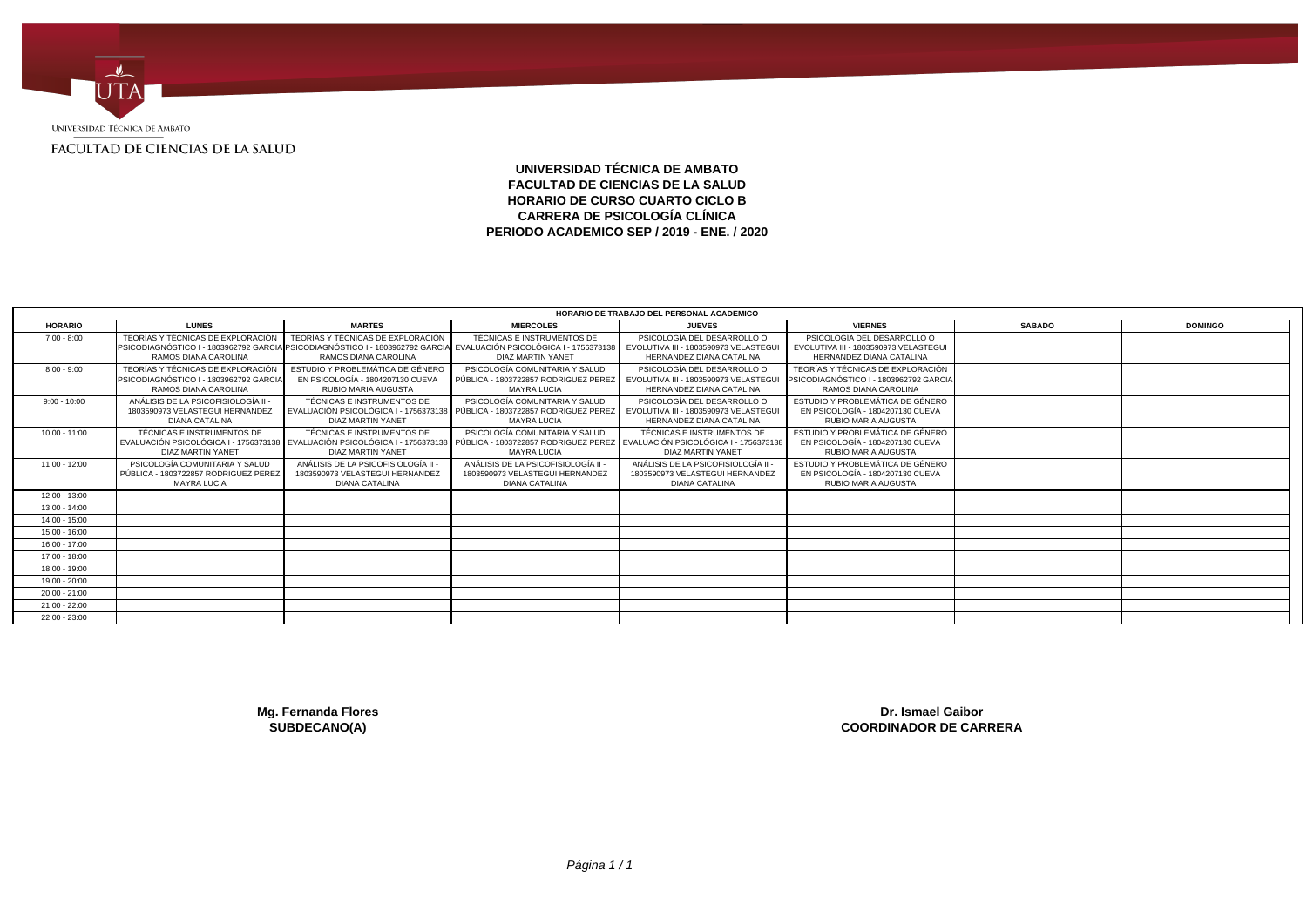

# **UNIVERSIDAD TÉCNICA DE AMBATO FACULTAD DE CIENCIAS DE LA SALUD HORARIO DE CURSO QUINTO CICLO A CARRERA DE PSICOLOGÍA CLÍNICA PERIODO ACADEMICO SEP / 2019 - ENE. / 2020**

|                 |                                                                                                                                  |                                                                                                    |                                                                                                                                               | HORARIO DE TRABAJO DEL PERSONAL ACADEMICO                                                                |                                                                                                    |               |                |
|-----------------|----------------------------------------------------------------------------------------------------------------------------------|----------------------------------------------------------------------------------------------------|-----------------------------------------------------------------------------------------------------------------------------------------------|----------------------------------------------------------------------------------------------------------|----------------------------------------------------------------------------------------------------|---------------|----------------|
| <b>HORARIO</b>  | <b>LUNES</b>                                                                                                                     | <b>MARTES</b>                                                                                      | <b>MIERCOLES</b>                                                                                                                              | <b>JUEVES</b>                                                                                            | <b>VIERNES</b>                                                                                     | <b>SABADO</b> | <b>DOMINGO</b> |
| $7:00 - 8:00$   | PSICOLOGÍA DE LAS INSTITUCIONES<br>1802912848 SALTOS SALAZAR LENIN<br>FABIAN                                                     | DIAZ MARTIN YANET                                                                                  | PSICOPATOLOGÍA GENERAL I - 1756373138 PSICOLOGÍA INFANTIL - 1803239050 LARA PSICOPATOLOGÍA GENERAL I - 1756373138<br>SALAZAR CRISTINA MARIELA | DIAZ MARTIN YANET                                                                                        | TÉCNICAS E INSTRUMENTOS DE<br>EVALUACIÓN PSICOLÓGICA II - 1756373138<br><b>DIAZ MARTIN YANET</b>   |               |                |
| $8:00 - 9:00$   | TÉCNICAS E INSTRUMENTOS DE<br>EVALUACIÓN PSICOLÓGICA II - 1756373138 EVALUACIÓN PSICOLÓGICA II - 1756373138<br>DIAZ MARTIN YANET | TÉCNICAS E INSTRUMENTOS DE<br><b>DIAZ MARTIN YANET</b>                                             | PSICOPATOLOGÍA GENERAL I - 1756373138 PSICOPATOLOGÍA GENERAL I - 1756373138<br><b>DIAZ MARTIN YANET</b>                                       | DIAZ MARTIN YANET                                                                                        | TALLER DE REDACCIÓN Y LENGUAJE<br>CIENTÍFICO PSICOLÓGICO - 1804207130<br>CUEVA RUBIO MARIA AUGUSTA |               |                |
| $9:00 - 10:00$  | TÉCNICAS E INSTRUMENTOS DE<br>EVALUACIÓN PSICOLÓGICA II - 1756373138<br>DIAZ MARTIN YANET                                        | PSICOLOGÍA DE LAS INSTITUCIONES<br>1802912848 SALTOS SALAZAR LENIN<br>FABIAN                       | PSICOPATOLOGÍA GENERAL I - 1756373138<br>DIAZ MARTIN YANET                                                                                    | PSICOLOGÍA DE LAS INSTITUCIONES<br>1802912848 SALTOS SALAZAR LENIN<br>FABIAN                             | PSICOLOGÍA DE LAS INSTITUCIONES -<br>1802912848 SALTOS SALAZAR LENIN<br>FABIAN                     |               |                |
| $10:00 - 11:00$ | TEORÍA Y TÉCNICA EXPLORACIÓN Y<br>PSICODIAGNÓSTICO II - 1803962792<br><b>GARCIA RAMOS DIANA CAROLINA</b>                         | PSICOLOGÍA INFANTIL - 1803239050 LARA<br>SALAZAR CRISTINA MARIELA                                  | TEORÍA Y TÉCNICA EXPLORACIÓN Y<br>PSICODIAGNÓSTICO II - 1803962792<br><b>GARCIA RAMOS DIANA CAROLINA</b>                                      | TEORÍA Y TÉCNICA EXPLORACIÓN Y<br>PSICODIAGNÓSTICO II - 1803962792<br><b>GARCIA RAMOS DIANA CAROLINA</b> | PSICOLOGÍA INFANTIL - 1803239050 LARA<br>SALAZAR CRISTINA MARIELA                                  |               |                |
| $11:00 - 12:00$ | TALLER DE REDACCIÓN Y LENGUAJE<br>CIENTÍFICO PSICOLÓGICO - 1804207130<br>CUEVA RUBIO MARIA AUGUSTA                               | TALLER DE REDACCIÓN Y LENGUAJE<br>CIENTÍFICO PSICOLÓGICO - 1804207130<br>CUEVA RUBIO MARIA AUGUSTA | TEORÍA Y TÉCNICA EXPLORACIÓN Y<br>PSICODIAGNÓSTICO II - 1803962792<br><b>GARCIA RAMOS DIANA CAROLINA</b>                                      | <b>TÉCNICAS E INSTRUMENTOS DE</b><br>EVALUACIÓN PSICOLÓGICA II - 1756373138<br>DIAZ MARTIN YANET         | PSICOLOGÍA INFANTIL - 1803239050 LARA<br>SALAZAR CRISTINA MARIELA                                  |               |                |
| $12:00 - 13:00$ |                                                                                                                                  |                                                                                                    |                                                                                                                                               |                                                                                                          |                                                                                                    |               |                |
| $13:00 - 14:00$ |                                                                                                                                  |                                                                                                    |                                                                                                                                               |                                                                                                          |                                                                                                    |               |                |
| 14:00 - 15:00   |                                                                                                                                  |                                                                                                    |                                                                                                                                               |                                                                                                          |                                                                                                    |               |                |
| $15:00 - 16:00$ |                                                                                                                                  |                                                                                                    |                                                                                                                                               |                                                                                                          |                                                                                                    |               |                |
| $16:00 - 17:00$ |                                                                                                                                  |                                                                                                    |                                                                                                                                               |                                                                                                          |                                                                                                    |               |                |
| 17:00 - 18:00   |                                                                                                                                  |                                                                                                    |                                                                                                                                               |                                                                                                          |                                                                                                    |               |                |
| 18:00 - 19:00   |                                                                                                                                  |                                                                                                    |                                                                                                                                               |                                                                                                          |                                                                                                    |               |                |
| 19:00 - 20:00   |                                                                                                                                  |                                                                                                    |                                                                                                                                               |                                                                                                          |                                                                                                    |               |                |
| $20:00 - 21:00$ |                                                                                                                                  |                                                                                                    |                                                                                                                                               |                                                                                                          |                                                                                                    |               |                |
| $21:00 - 22:00$ |                                                                                                                                  |                                                                                                    |                                                                                                                                               |                                                                                                          |                                                                                                    |               |                |
| $22:00 - 23:00$ |                                                                                                                                  |                                                                                                    |                                                                                                                                               |                                                                                                          |                                                                                                    |               |                |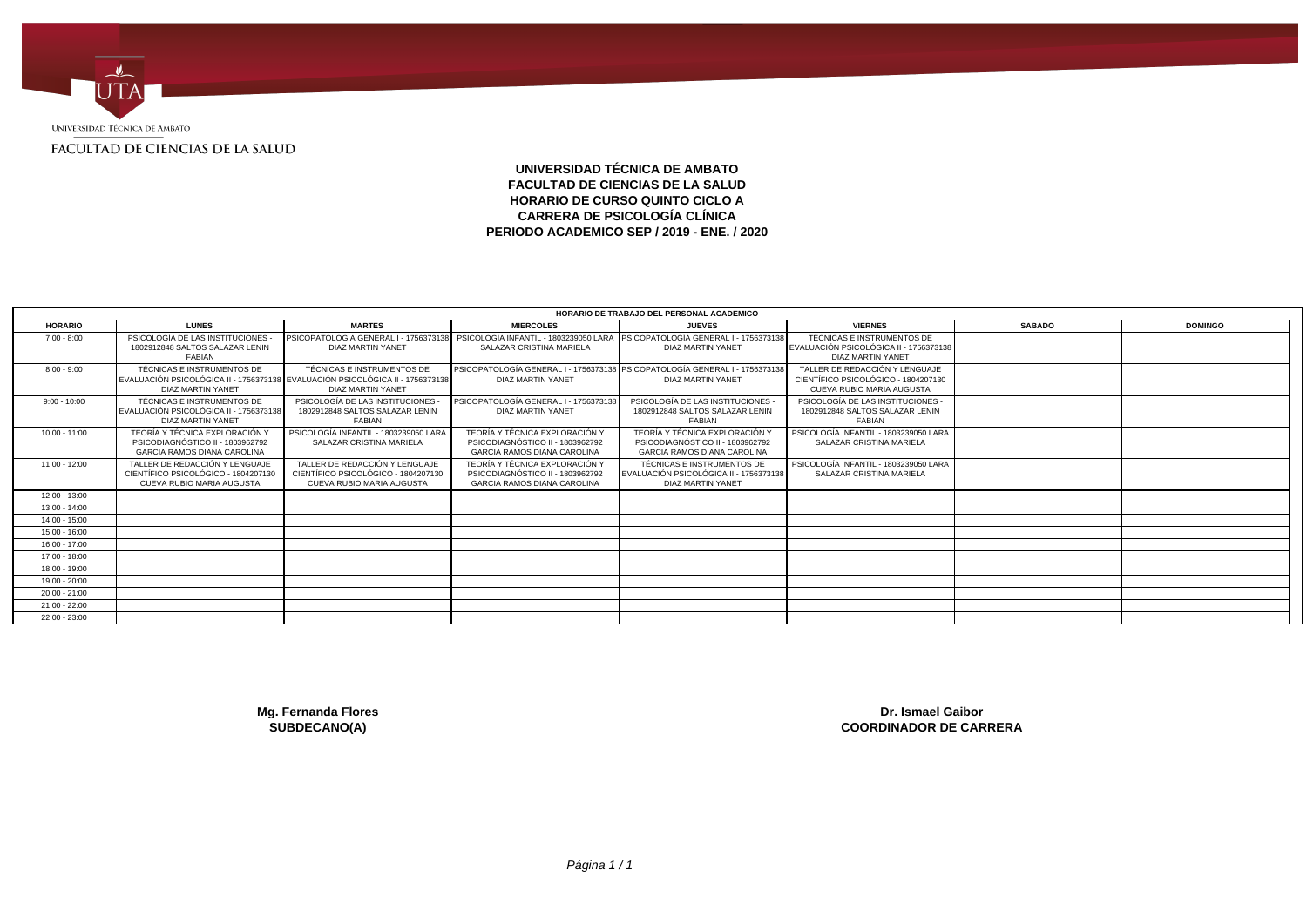

# **UNIVERSIDAD TÉCNICA DE AMBATO FACULTAD DE CIENCIAS DE LA SALUD HORARIO DE CURSO SEXTO CICLO A CARRERA DE PSICOLOGÍA CLÍNICA PERIODO ACADEMICO SEP / 2019 - ENE. / 2020**

|                 |                                                                                                    |                                                                                 |                                                                                          | HORARIO DE TRABAJO DEL PERSONAL ACADEMICO                                            |                                                                                                    |               |                |
|-----------------|----------------------------------------------------------------------------------------------------|---------------------------------------------------------------------------------|------------------------------------------------------------------------------------------|--------------------------------------------------------------------------------------|----------------------------------------------------------------------------------------------------|---------------|----------------|
| <b>HORARIO</b>  | <b>LUNES</b>                                                                                       | <b>MARTES</b>                                                                   | <b>MIERCOLES</b>                                                                         | <b>JUEVES</b>                                                                        | <b>VIERNES</b>                                                                                     | <b>SABADO</b> | <b>DOMINGO</b> |
| $7:00 - 8:00$   | TEORÍA Y TÉCNICA GRUPAL - 1803672094<br>LOPEZ CASTRO WALTER JAVIER                                 | PSICOLOGÍA DEL ADOLESCENTE -<br>1803239050 LARA SALAZAR CRISTINA<br>MARIELA     | ASESORAMIENTO Y ORIENTACIÓN<br>PSICOLÓGICA I - 1802912848 SALTOS<br>SALAZAR LENIN FABIAN | TALLER DE PSICOLOGÍA JURÍDICA<br>1804397022 VALENCIA CEPEDA MARIA<br><b>CRISTINA</b> | ASESORAMIENTO Y ORIENTACIÓN<br>PSICOLÓGICA I - 1802912848 SALTOS<br>SALAZAR LENIN FABIAN           |               |                |
| $8:00 - 9:00$   | PSICOLOGÍA DEL ADOLESCENTE -<br>1803239050 LARA SALAZAR CRISTINA<br>MARIELA                        | PSICOLOGÍA DEL ADOLESCENTE -<br>1803239050 LARA SALAZAR CRISTINA<br>MARIELA     | ASESORAMIENTO Y ORIENTACIÓN<br>PSICOLÓGICA I - 1802912848 SALTOS<br>SALAZAR LENIN FABIAN | PSICOTERAPIA I - 1803389079 GAIBOR<br><b>GONZALEZ ISMAEL ALVARO</b>                  | ASESORAMIENTO Y ORIENTACIÓN<br>PSICOLÓGICA I - 1802912848 SALTOS<br>SALAZAR LENIN FABIAN           |               |                |
| $9:00 - 10:00$  | TALLER DE PSICOLOGÍA JURÍDICA -<br>1804397022 VALENCIA CEPEDA MARIA<br>CRISTINA                    | TALLER DE PSICOLOGÍA JURÍDICA -<br>1804397022 VALENCIA CEPEDA MARIA<br>CRISTINA | PSICOTERAPIA I - 1803389079 GAIBOR<br><b>GONZALEZ ISMAEL ALVARO</b>                      | DIAZ MARTIN YANET                                                                    | PSICOPATOLOGÍA GENERAL II - 1756373138 PSICOPATOLOGÍA GENERAL II - 1756373138<br>DIAZ MARTIN YANET |               |                |
| $10:00 - 11:00$ | TALLER DE PSICOLOGÍA JURÍDICA -<br>1804397022 VALENCIA CEPEDA MARIA<br>CRISTINA                    | PSICOTERAPIA I - 1803389079 GAIBOR<br><b>GONZALEZ ISMAEL ALVARO</b>             | PSICOTERAPIA I - 1803389079 GAIBOR<br>GONZALEZ ISMAEL ALVARO                             | TEORÍA Y TÉCNICA GRUPAL - 180367209<br>LOPEZ CASTRO WALTER JAVIER                    | PSICOPATOLOGÍA GENERAL II - 1756373138<br>DIAZ MARTIN YANET                                        |               |                |
| 11:00 - 12:00   | PSICOPATOLOGÍA GENERAL II - 1756373138 PSICOPATOLOGÍA GENERAL II - 1756373138<br>DIAZ MARTIN YANET | DIAZ MARTIN YANET                                                               | PSICOLOGÍA DEL ADOLESCENTE<br>1803239050 LARA SALAZAR CRISTINA<br>MARIELA                | TEORÍA Y TÉCNICA GRUPAL - 180367209<br>LOPEZ CASTRO WALTER JAVIER                    | TEORÍA Y TÉCNICA GRUPAL - 1803672094<br>LOPEZ CASTRO WALTER JAVIER                                 |               |                |
| 12:00 - 13:00   |                                                                                                    |                                                                                 |                                                                                          |                                                                                      |                                                                                                    |               |                |
| $13:00 - 14:00$ |                                                                                                    |                                                                                 |                                                                                          |                                                                                      |                                                                                                    |               |                |
| $14:00 - 15:00$ |                                                                                                    |                                                                                 |                                                                                          |                                                                                      |                                                                                                    |               |                |
| $15:00 - 16:00$ |                                                                                                    |                                                                                 |                                                                                          |                                                                                      |                                                                                                    |               |                |
| 16:00 - 17:00   |                                                                                                    |                                                                                 |                                                                                          |                                                                                      |                                                                                                    |               |                |
| 17:00 - 18:00   |                                                                                                    |                                                                                 |                                                                                          |                                                                                      |                                                                                                    |               |                |
| 18:00 - 19:00   |                                                                                                    |                                                                                 |                                                                                          |                                                                                      |                                                                                                    |               |                |
| 19:00 - 20:00   |                                                                                                    |                                                                                 |                                                                                          |                                                                                      |                                                                                                    |               |                |
| $20:00 - 21:00$ |                                                                                                    |                                                                                 |                                                                                          |                                                                                      |                                                                                                    |               |                |
| 21:00 - 22:00   |                                                                                                    |                                                                                 |                                                                                          |                                                                                      |                                                                                                    |               |                |
| 22:00 - 23:00   |                                                                                                    |                                                                                 |                                                                                          |                                                                                      |                                                                                                    |               |                |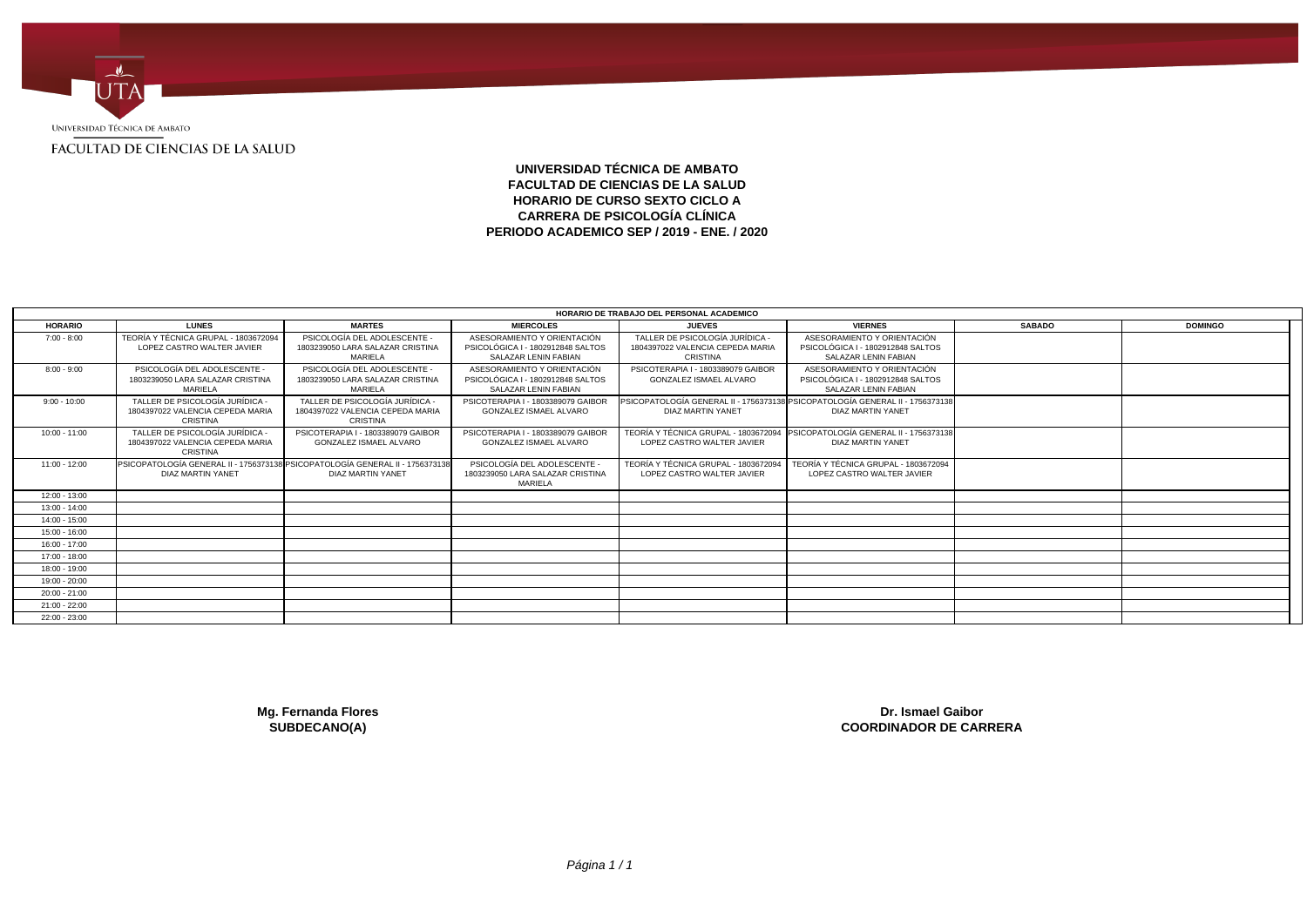

**UNIVERSIDAD TÉCNICA DE AMBATO FACULTAD DE CIENCIAS DE LA SALUD HORARIO DE CURSO SEPTIMO CICLO A CARRERA DE PSICOLOGÍA CLÍNICA PERIODO ACADEMICO SEP / 2019 - ENE. / 2020**

|                 |                                                                            |                                                                                                 |                                                                                                       | HORARIO DE TRABAJO DEL PERSONAL ACADEMICO                             |                                                                                                 |               |                |
|-----------------|----------------------------------------------------------------------------|-------------------------------------------------------------------------------------------------|-------------------------------------------------------------------------------------------------------|-----------------------------------------------------------------------|-------------------------------------------------------------------------------------------------|---------------|----------------|
| <b>HORARIO</b>  | <b>LUNES</b>                                                               | <b>MARTES</b>                                                                                   | <b>MIERCOLES</b>                                                                                      | <b>JUEVES</b>                                                         | <b>VIERNES</b>                                                                                  | <b>SABADO</b> | <b>DOMINGO</b> |
| $7:00 - 8:00$   |                                                                            |                                                                                                 |                                                                                                       |                                                                       |                                                                                                 |               |                |
| $8:00 - 9:00$   |                                                                            |                                                                                                 |                                                                                                       |                                                                       |                                                                                                 |               |                |
| $9:00 - 10:00$  |                                                                            |                                                                                                 |                                                                                                       |                                                                       |                                                                                                 |               |                |
| $10:00 - 11:00$ |                                                                            |                                                                                                 |                                                                                                       |                                                                       |                                                                                                 |               |                |
| $11:00 - 12:00$ |                                                                            |                                                                                                 |                                                                                                       |                                                                       |                                                                                                 |               |                |
| 12:00 - 13:00   |                                                                            |                                                                                                 |                                                                                                       |                                                                       |                                                                                                 |               |                |
| $13:00 - 14:00$ | TEORÍA Y PSICOTERAPIA GRUPAL -<br>1803672094 LOPEZ CASTRO WALTER<br>JAVIER | ASESORAMIENTO Y ORIENTACIÓN<br>PSICOLÓGICA II - 1803672094 LOPEZ<br><b>CASTRO WALTER JAVIER</b> | PSICOLOGÍA ADULTO - GERIÁTRICA<br><b>10NN3</b>                                                        | PSICOTERAPIA II - 1804397022 VALENCIA<br><b>CEPEDA MARIA CRISTINA</b> | ASESORAMIENTO Y ORIENTACIÓN<br>PSICOLÓGICA II - 1803672094 LOPEZ<br><b>CASTRO WALTER JAVIER</b> |               |                |
| 14:00 - 15:00   | PSICOTERAPIA II - 1804397022 VALENCIA<br>CEPEDA MARIA CRISTINA             | PSICOLOGÍA ADULTO - GERIÁTRICA<br>10NN3                                                         | OPTATIVA I - 1802912848 SALTOS SALAZAR   PSICOTERAPIA II - 1804397022 VALENCIA<br><b>LENIN FABIAN</b> | <b>CEPEDA MARIA CRISTINA</b>                                          | ASESORAMIENTO Y ORIENTACIÓN<br>PSICOLÓGICA II - 1803672094 LOPEZ<br><b>CASTRO WALTER JAVIER</b> |               |                |
| $15:00 - 16:00$ | PSICOTERAPIA II - 1804397022 VALENCIA<br>CEPEDA MARIA CRISTINA             | TEORÍA Y PSICOTERAPIA GRUPAL<br>1803672094 LOPEZ CASTRO WALTER<br>JAVIER                        | OPTATIVA I - 1802912848 SALTOS SALAZAR   PSICOTERAPIA II - 1804397022 VALENCIA<br><b>LENIN FABIAN</b> | CEPEDA MARIA CRISTINA                                                 | ASESORAMIENTO Y ORIENTACIÓN<br>PSICOLÓGICA II - 1803672094 LOPEZ<br><b>CASTRO WALTER JAVIER</b> |               |                |
| $16:00 - 17:00$ | PSICOLOGÍA ADULTO - GERIÁTRICA -<br>10NN3                                  | TEORÍA Y PSICOTERAPIA GRUPAL -<br>1803672094 LOPEZ CASTRO WALTER<br>JAVIER                      | PSICOLOGÍA DINÁMICA - 1802912848<br>SALTOS SALAZAR LENIN FABIAN                                       | PSICOLOGÍA DINÁMICA - 1802912848<br>SALTOS SALAZAR LENIN FABIAN       | OPTATIVA I - 1802912848 SALTOS SALAZAR<br><b>LENIN FABIAN</b>                                   |               |                |
| 17:00 - 18:00   | PSICOLOGÍA ADULTO - GERIÁTRICA -<br>10NN3                                  | TEORÍA Y PSICOTERAPIA GRUPAL -<br>1803672094 LOPEZ CASTRO WALTER<br><b>JAVIER</b>               | PSICOLOGÍA DINÁMICA - 1802912848<br>SALTOS SALAZAR LENIN FABIAN                                       | PSICOLOGÍA DINÁMICA - 1802912848<br>SALTOS SALAZAR LENIN FABIAN       | OPTATIVA I - 1802912848 SALTOS SALAZAR<br><b>LENIN FABIAN</b>                                   |               |                |
| 18:00 - 19:00   |                                                                            |                                                                                                 |                                                                                                       |                                                                       |                                                                                                 |               |                |
| 19:00 - 20:00   |                                                                            |                                                                                                 |                                                                                                       |                                                                       |                                                                                                 |               |                |
| $20:00 - 21:00$ |                                                                            |                                                                                                 |                                                                                                       |                                                                       |                                                                                                 |               |                |
| 21:00 - 22:00   |                                                                            |                                                                                                 |                                                                                                       |                                                                       |                                                                                                 |               |                |
| 22:00 - 23:00   |                                                                            |                                                                                                 |                                                                                                       |                                                                       |                                                                                                 |               |                |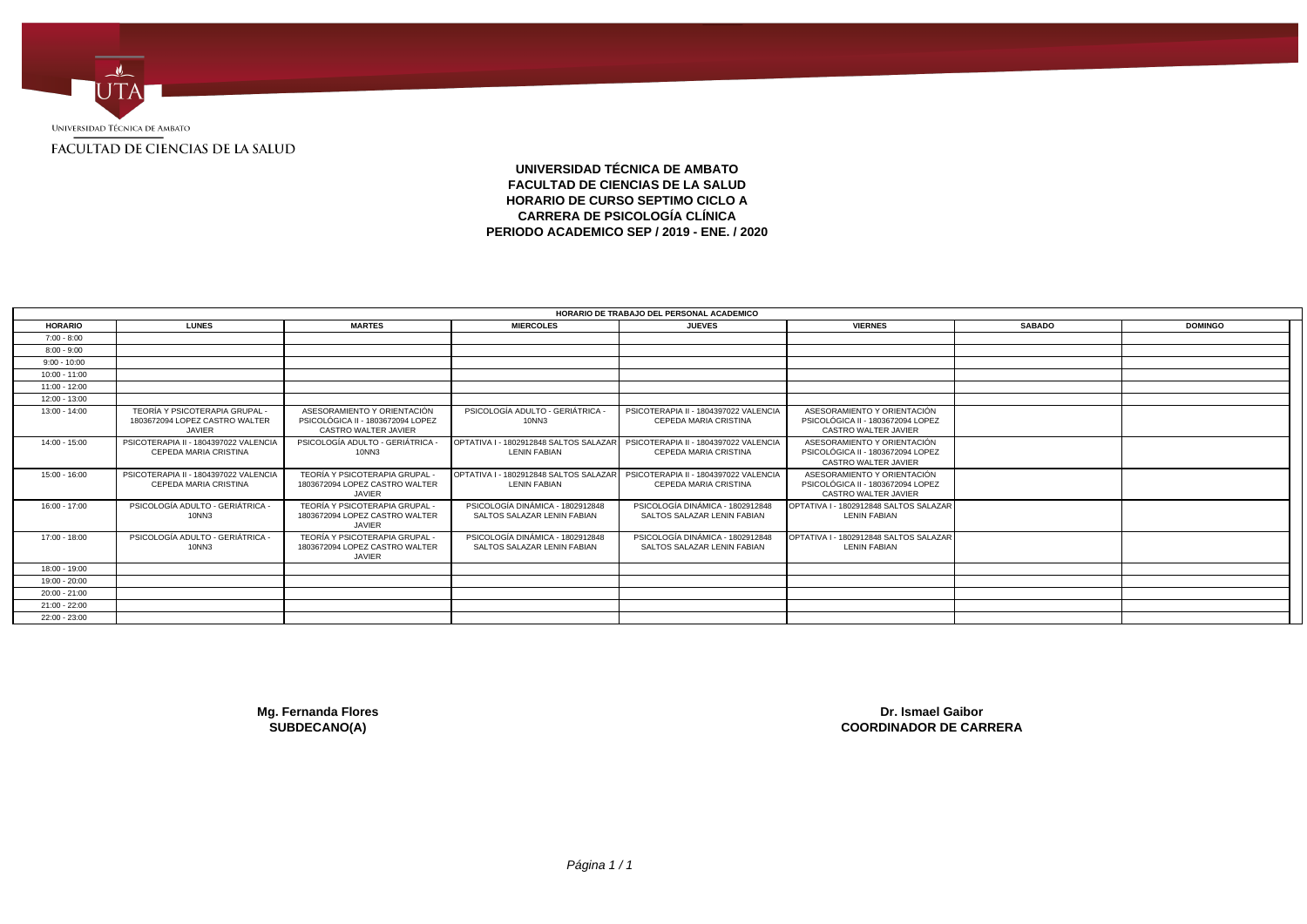

## **UNIVERSIDAD TÉCNICA DE AMBATO FACULTAD DE CIENCIAS DE LA SALUD HORARIO DE CURSO OCTAVO CICLO A CARRERA DE PSICOLOGÍA CLÍNICA PERIODO ACADEMICO SEP / 2019 - ENE. / 2020**

|                 |                                                                                  |                                                                                      |                                                                                   | HORARIO DE TRABAJO DEL PERSONAL ACADEMICO                                                 |                                                                                      |               |                |  |
|-----------------|----------------------------------------------------------------------------------|--------------------------------------------------------------------------------------|-----------------------------------------------------------------------------------|-------------------------------------------------------------------------------------------|--------------------------------------------------------------------------------------|---------------|----------------|--|
| <b>HORARIO</b>  | <b>LUNES</b>                                                                     | <b>MARTES</b>                                                                        | <b>MIERCOLES</b>                                                                  | <b>JUEVES</b>                                                                             | <b>VIERNES</b>                                                                       | <b>SABADO</b> | <b>DOMINGO</b> |  |
| $7:00 - 8:00$   |                                                                                  |                                                                                      |                                                                                   |                                                                                           |                                                                                      |               |                |  |
| $8:00 - 9:00$   |                                                                                  |                                                                                      |                                                                                   |                                                                                           |                                                                                      |               |                |  |
| $9:00 - 10:00$  |                                                                                  |                                                                                      |                                                                                   |                                                                                           |                                                                                      |               |                |  |
| $10:00 - 11:00$ |                                                                                  |                                                                                      |                                                                                   |                                                                                           |                                                                                      |               |                |  |
| 11:00 - 12:00   |                                                                                  |                                                                                      |                                                                                   |                                                                                           |                                                                                      |               |                |  |
| 12:00 - 13:00   |                                                                                  |                                                                                      |                                                                                   |                                                                                           |                                                                                      |               |                |  |
| $13:00 - 14:00$ | TEORÍA Y PSICOTERAPIA FAMILIAR -<br>0400821278 PONCE DELGADO AGUEDA<br>DEL ROCIO | OPTATIVA II - 10NN3                                                                  | ELEMENTOS DE PSICOFARMACOLOGÍA<br>1803672094 LOPEZ CASTRO WALTER<br><b>JAVIER</b> | TEORÍA Y PSICOTERAPIA FAMILIAR<br>0400821278 PONCE DELGADO AGUEDA<br><b>DEL ROCIO</b>     | PSICOPATOLOGÍA DINÁMICA - 1802912848<br>SALTOS SALAZAR LENIN FABIAN                  |               |                |  |
| $14:00 - 15:00$ | TEORÍA Y PSICOTERAPIA FAMILIAR<br>0400821278 PONCE DELGADO AGUEDA<br>DEL ROCIO   | SEMINARIO DE PSICOÉTICA Y BIOÉTICA<br>1804207130 CUEVA RUBIO MARIA<br><b>AUGUSTA</b> | TÉCNICAS DE INTERVENCIÓN EN CRISIS Y<br>PBIU - 10NN3                              | TÉCNICAS DE INTERVENCIÓN EN CRISIS Y PSICOPATOLOGÍA DINÁMICA - 1802912848<br>PBIU - 10NN3 | SALTOS SALAZAR LENIN FABIAN                                                          |               |                |  |
| 15:00 - 16:00   | OPTATIVA II - 10NN3                                                              | SEMINARIO DE PSICOÉTICA Y BIOÉTICA<br>1804207130 CUEVA RUBIO MARIA<br><b>AUGUSTA</b> | TÉCNICAS DE INTERVENCIÓN EN CRISIS Y<br>PBIU - 10NN3                              | TÉCNICAS DE INTERVENCIÓN EN CRISIS Y<br>PBIU - 10NN3                                      | PSICOPATOLOGÍA DINÁMICA - 1802912848<br>SALTOS SALAZAR LENIN FABIAN                  |               |                |  |
| $16:00 - 17:00$ | ELEMENTOS DE PSICOFARMACOLOGÍA -<br>1803672094 LOPEZ CASTRO WALTER<br>JAVIER     | TEORÍA Y PSICOTERAPIA FAMILIAR -<br>0400821278 PONCE DELGADO AGUEDA<br>DEL ROCIO     | OPTATIVA II - 10NN3                                                               | ELEMENTOS DE PSICOFARMACOLOGÍA<br>1803672094 LOPEZ CASTRO WALTER<br><b>JAVIER</b>         | SEMINARIO DE PSICOÉTICA Y BIOÉTICA<br>1804207130 CUEVA RUBIO MARIA<br><b>AUGUSTA</b> |               |                |  |
| 17:00 - 18:00   | PSICOPATOLOGÍA DINÁMICA - 1802912848<br>SALTOS SALAZAR LENIN FABIAN              | TEORÍA Y PSICOTERAPIA FAMILIAR -<br>0400821278 PONCE DELGADO AGUEDA<br>DEL ROCIO     | OPTATIVA II - 10NN3                                                               | ELEMENTOS DE PSICOFARMACOLOGÍA<br>1803672094 LOPEZ CASTRO WALTER<br><b>JAVIER</b>         | SEMINARIO DE PSICOÉTICA Y BIOÉTICA<br>1804207130 CUEVA RUBIO MARIA<br><b>AUGUSTA</b> |               |                |  |
| 18:00 - 19:00   |                                                                                  |                                                                                      |                                                                                   |                                                                                           |                                                                                      |               |                |  |
| 19:00 - 20:00   |                                                                                  |                                                                                      |                                                                                   |                                                                                           |                                                                                      |               |                |  |
| $20:00 - 21:00$ |                                                                                  |                                                                                      |                                                                                   |                                                                                           |                                                                                      |               |                |  |
| 21:00 - 22:00   |                                                                                  |                                                                                      |                                                                                   |                                                                                           |                                                                                      |               |                |  |
| 22:00 - 23:00   |                                                                                  |                                                                                      |                                                                                   |                                                                                           |                                                                                      |               |                |  |